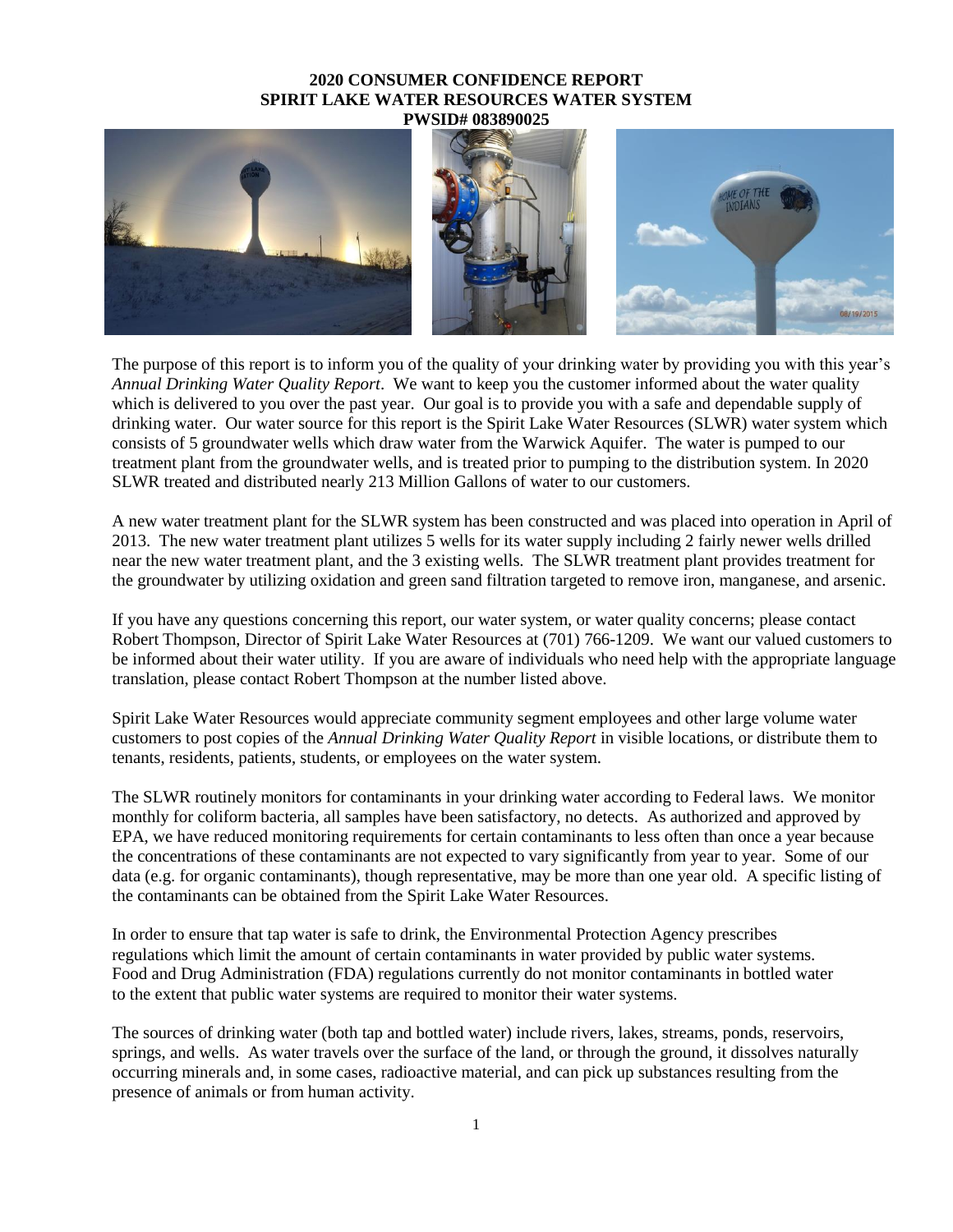Contaminants that may be present in source water include:

*Microbial Contaminants, such as viruses and bacteria, which may come from sewage treatment plants, septic systems, agricultural livestock operations, and wildlife.*

*Inorganic Contaminants, such as salts and metals, which can be naturally occurring or result from urban storm water runoff, industrial, or domestic wastewater discharges, oil and gas production, mining, or farming.*

*Pesticides and Herbicides, which may come from a variety of sources such as agriculture, urban storm water runoff, and residential uses.*

*Organic Chemical Contaminants, including synthetic and volatile organic chemicals, which are by-products of industrial processes and petroleum production, and can also come from gas stations, urban storm water runoff, and septic systems.*

*Radioactive Contaminants, which can be naturally-occurring or be the result of oil and gas production and mining activities.*

## **2020 Water Quality Tests Results**

This section of the report contains a table with terms and abbreviations you might not be familiar with. To help you better understand these terms we've provided the following definitions:

*Action Level (AL)* – the concentration of a contaminant, which, if exceeded, triggers treatment or other requirements, which a water system must follow.

*Maximum Contaminant Level (MCL)* - The highest level of a contaminant that is allowed in drinking water. MCLs are set as close to the MCLGs as feasible using the best available treatment technology

*Maximum Contaminant Level Goal (MCLG)* - The level of a contaminant in drinking water below which there is no known or expected risk to health. MCLGs allow for a margin of safety.

*NA* – Not applicable

*Parts per million (ppm) or Milligrams per liter (mg/l)* – ppm is a measure of the concentration of a contaminant in water, one part per million corresponds to one minute in two years or a single penny in \$10,000.

*Parts per billion (ppb) or Micrograms per liter (μg/l)* - ppb is a measure of the concentration of a contaminant in water, one part per billion corresponds to one minute in 2,000 years or a single penny in \$10,000,000.

*Picocuries per liter (pCi/L)* – picocuries per liter is a measure of the radioactivity in water.

*Public Water System Identification Number (PWSID)* – a unique identifier number assigned by the EPA.

*Running Annual Average (RAA)* – running annual arithmetic average computed monthly or quarterly.

*Treatment Technique (TT)* – A treatment technique is a required process intended to reduce the level of a contaminant in drinking water.

*Maximum Residual Disinfectant Level (MRDL) -* The highest level of disinfectant allowed in drinking water. There is convincing evidence that addition of a disinfectant is necessary for control of microbial contaminants.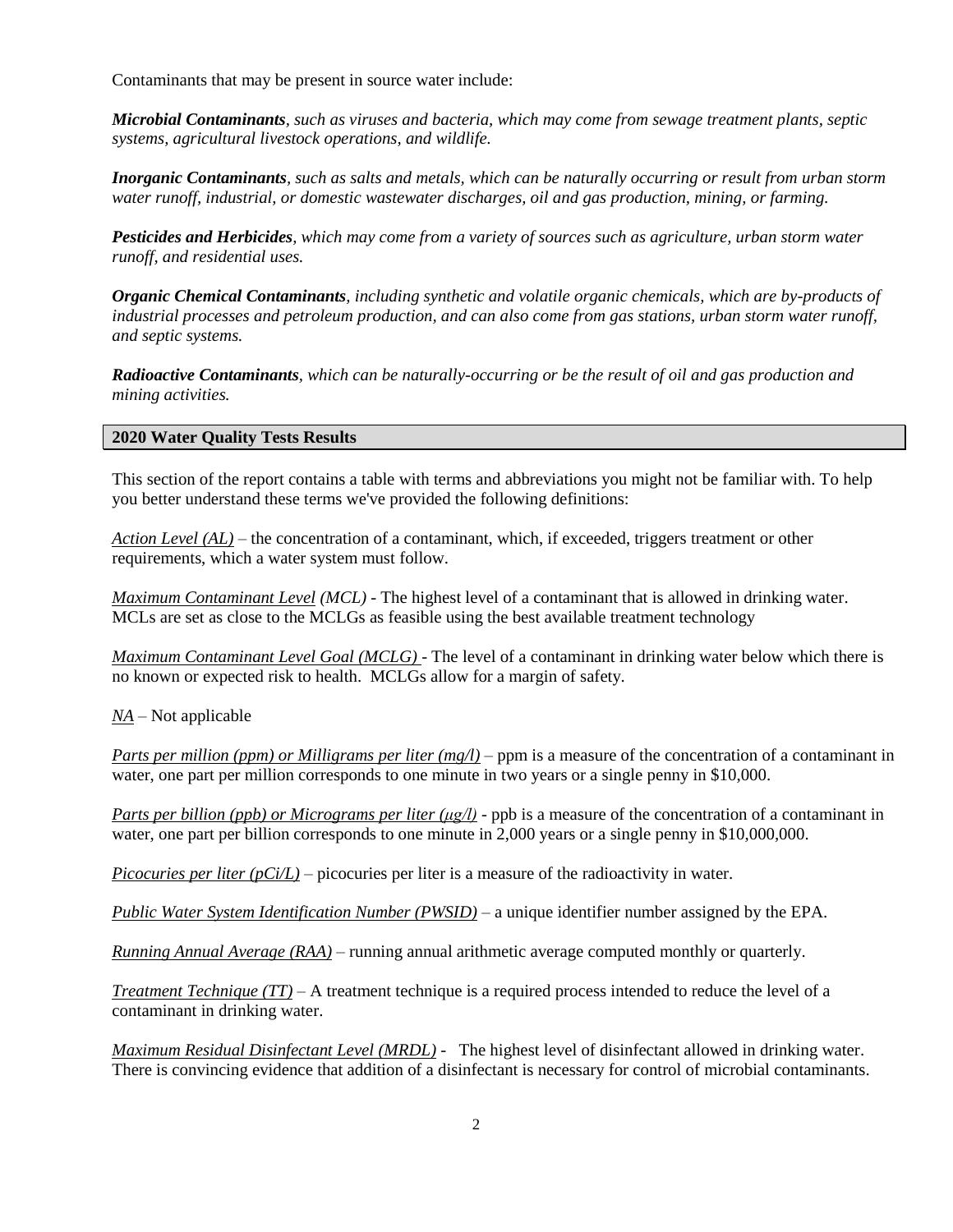All sources of drinking water are subject to potential contamination by substances that are naturally occurring or manmade. These substances can be microbes, inorganic or organic chemicals and radioactive substances. All drinking water, including bottled water, may reasonably be expected to contain at least small amounts of some contaminants. The presence of contaminants does not necessarily indicate that the water poses a health risk. More information about contaminants and potential health effects can be obtained by calling the Environmental Protection Agency's Safe Drinking Water Hotline at 1-800-426-4791.

The table below includes only the contaminants that were detected by the laboratory. The laboratory did not detect most of the contaminants that EPA requires us to monitor.

| <b>SPIRIT LAKE WATER RESOURCE</b>               |                         |                                                                                |                        |                            |                |            |                                                                                                                                                                           |  |  |  |  |  |
|-------------------------------------------------|-------------------------|--------------------------------------------------------------------------------|------------------------|----------------------------|----------------|------------|---------------------------------------------------------------------------------------------------------------------------------------------------------------------------|--|--|--|--|--|
| <b>2020 SAMPLE RESULTS</b>                      |                         |                                                                                |                        |                            |                |            |                                                                                                                                                                           |  |  |  |  |  |
| Contaminant                                     | <b>Violation</b><br>Y/N | Level<br><b>Detected</b>                                                       | Date                   | Unit<br><b>Measurement</b> | <b>MCLG</b>    | <b>MCL</b> | <b>Likely Source of</b><br>Contamination                                                                                                                                  |  |  |  |  |  |
| Coliform Bacteria                               | N                       | 60-samples<br>1-detects                                                        | 5 per<br>Month<br>2020 | Presence or<br>Absence     | NA             | NA         | Coliforms are bacteria that are<br>naturally present in the<br>environment and are used as an<br>indicator that other potentially<br>harmful bacterial may be<br>present. |  |  |  |  |  |
| <b>Disinfection Byproducts/Organics</b>         |                         |                                                                                |                        |                            |                |            |                                                                                                                                                                           |  |  |  |  |  |
| Total<br>Trihalomethanes<br>(TTHM) DBPs         | N                       | 1                                                                              | 2020                   | ppb                        | 0              | 80         | Byproduct of drinking water<br>disinfection                                                                                                                               |  |  |  |  |  |
| <b>Total Haloacetic</b><br>Acids<br>(HAA5) DBPs | N                       | 1                                                                              | 2020                   | ppb                        | <b>NA</b>      | 60         | Byproduct of drinking water<br>disinfection                                                                                                                               |  |  |  |  |  |
| <b>Inorganic Contaminants</b>                   |                         |                                                                                |                        |                            |                |            |                                                                                                                                                                           |  |  |  |  |  |
| Arsenic                                         | N                       | $(3.24 - 6.23)$<br>4                                                           | Quarterly<br>2020      | ppb                        | 0              | 10         | Erosion of natural deposits;<br>runoff from orchards; runoff<br>from glass and electronics<br>production wastes                                                           |  |  |  |  |  |
| Barium                                          | N                       | 0.128                                                                          | 8/25/2020              | ppm                        | 2              | 2          | Discharge of drilling wastes;<br>discharge from metal<br>refineries; erosion of natural<br>deposits                                                                       |  |  |  |  |  |
| Chlorine                                        | N                       | Range<br>$(0.21 - 1.45)$<br>$RAA =$<br>0.777                                   | 5 per<br>Month<br>2020 | ppm                        | NA             | $MRDL=4$   | Water additive used to control<br>microbes.                                                                                                                               |  |  |  |  |  |
| Chromium                                        | N                       | 1.03                                                                           | 8/25/2020              | ppb                        | 100            | 100        | Discharge from steel and pulp<br>mills; erosion of natural<br>deposits                                                                                                    |  |  |  |  |  |
| Copper                                          | N                       | (90 <sup>th</sup> )<br>percentile)<br>0.429<br>20 samples<br>All below<br>A.L. | 2018                   | ppm                        | 1.3            | $A.L.=1.3$ | Corrosion of household<br>plumbing systems; erosion of<br>natural deposits; leaching from<br>wood preservatives.                                                          |  |  |  |  |  |
| Cvanide                                         | N                       | 97                                                                             | 8/25/2020              | ppb                        | 200            | 200        | Runoff from fertilizer use;<br>leaching from septic tanks,<br>sewage; erosion of natural<br>deposits.                                                                     |  |  |  |  |  |
| Fluoride                                        | N                       | 0.116                                                                          | 8/25/2020              | ppm                        | $\overline{4}$ | 10         | Erosion of natural deposits;<br>water additive to promote<br>strong teeth; discharge from<br>fertilizer and aluminum<br>factories.                                        |  |  |  |  |  |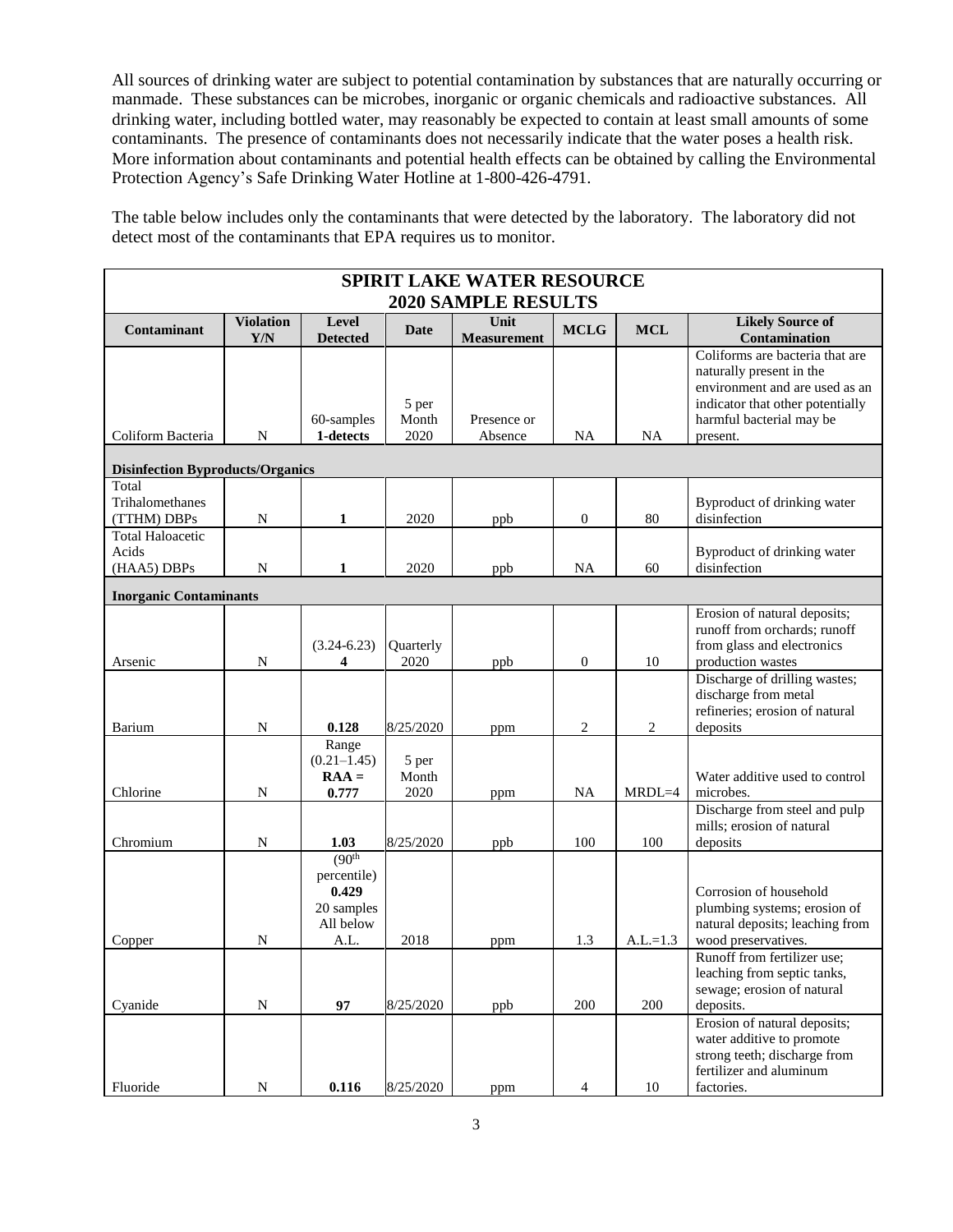|                                                                    |   | (90 <sup>th</sup> ) |           |     |          |                             |                                   |  |  |  |
|--------------------------------------------------------------------|---|---------------------|-----------|-----|----------|-----------------------------|-----------------------------------|--|--|--|
|                                                                    |   | percentile)         |           |     |          |                             |                                   |  |  |  |
|                                                                    |   | <b>Non Detect</b>   |           |     |          |                             |                                   |  |  |  |
|                                                                    |   | 20 sites            |           |     |          |                             | Corrosion of household            |  |  |  |
|                                                                    |   | All below           |           |     |          |                             | plumbing systems; erosion of      |  |  |  |
| Lead                                                               | N | A.L.                | 2018      | ppb | $\theta$ | $A.L.=15$                   | natural deposits.                 |  |  |  |
|                                                                    |   |                     |           |     |          |                             | Erosion of natural deposits;      |  |  |  |
|                                                                    |   |                     |           |     |          |                             | discharge from refineries and     |  |  |  |
|                                                                    |   |                     |           |     |          |                             | factories; runoff from landfills; |  |  |  |
| Mercury                                                            | N | 0.2                 | 8/25/2020 | ppb | 2        | 2                           | runoff from cropland              |  |  |  |
|                                                                    |   |                     |           |     |          |                             | Runoff from fertilizer use;       |  |  |  |
|                                                                    |   |                     |           |     |          |                             | leaching from septic tanks,       |  |  |  |
| Nitrate=Nitrite (as                                                |   |                     |           |     |          |                             | sewage; erosion of natural        |  |  |  |
| N)                                                                 | N |                     | 2020      | ppm | 10       | 10                          | deposits.                         |  |  |  |
|                                                                    |   |                     |           |     |          |                             | Discharge from petroleum and      |  |  |  |
|                                                                    |   |                     |           |     |          |                             | metal refineries; erosion of      |  |  |  |
|                                                                    |   |                     |           |     |          |                             | natural deposits; discharge       |  |  |  |
| Selenium                                                           | N |                     | 8/25/2020 | ppb | 50       | 50                          | from mines                        |  |  |  |
| Synthetic organic contaminates including pesticides and herbicides |   |                     |           |     |          |                             |                                   |  |  |  |
| Chlordane                                                          | N | <b>No Detect</b>    | 10/2/2019 | ppb | $\Omega$ | $\mathcal{D}_{\mathcal{L}}$ | Residue of banned termiticide.    |  |  |  |

Unfortunately, our system had one violation in 2019. Spirit Lake Water Management RWS (Spirit Lake) failed to meet a requirement of the National Primary Drinking Water Regulations (NPDWR) related to the Arsenic Rule. This violation is described below:

Spirit Lake failed to meet minimum contaminant level (MCL) for arsenic under the Arsenic Rule. Compliance with the MCL is based on the Running Annual Average (RAA) according to 40 C.F.R. § 141.23 of the NPDWR. The RAA for arsenic calculated between the first quarter of 2018 and the first quarter of 2019 is 0.012 mg/L. This RAA exceeds the MCL of 0.010 mg/L for arsenic as stated in 40 C.F.R. § 141.62.

Through adjustment in treatment techniques, Spirit Lake Water Resources has diligently worked to return the Arsenic level below the MCL as noted above. Subsequent special samples and official quarterly samples for arsenic for 2020 are submitted to the State Lab that returned consistent results well below the MCL for Arsenic. Thus, we are now back in compliance with the Arsenic Rule.

While your drinking water meets EPA standards for arsenic, it does contain low levels of arsenic. EPA's standard balances the current understanding of arsenic possible health effects against the costs of removing arsenic from drinking water. EPA continues to research the health effects of low levels of arsenic, which is a mineral known to cause cancer in humans at high concentrations and is linked to other health effects such as skin damage and circulatory problems.

EPA requires monitoring of over 80 drinking water contaminants. Those contaminants listed in the table above are the only contaminants detected in your drinking water.

## **More Information About Certain Contaminants**

Spirit Lake Water Resources monitors arsenic levels in our water system. EPA's standard balances the current understanding of arsenic's possible health effects against the costs of removing arsenic from drinking water. EPA continues to research the health effects of low level arsenic, which is a mineral known to cause cancer in humans at high concentrations and is linked to other health effects such as skin damage and circulatory problems.